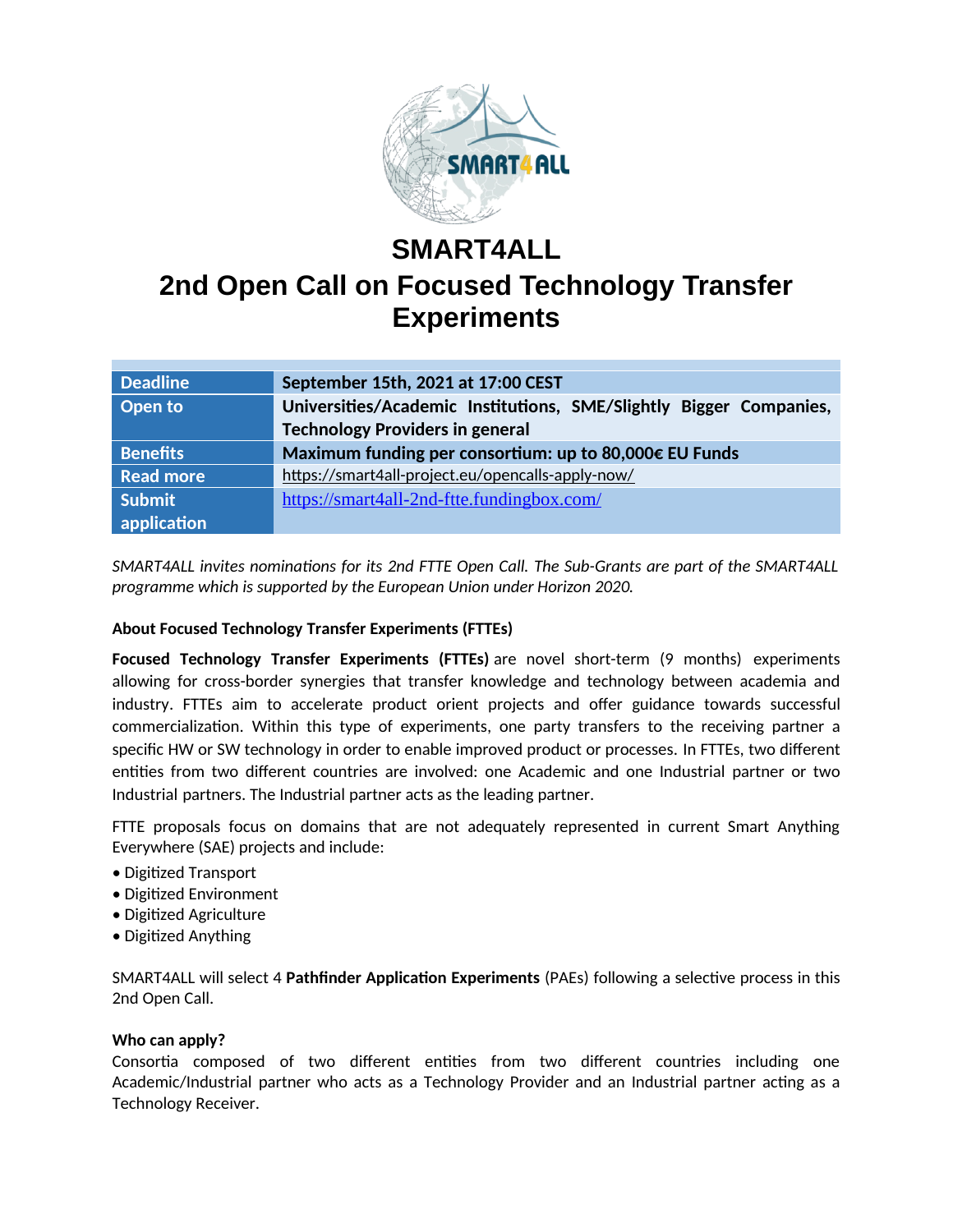Consortia can include the following types of applicants:

- Universities or Academic Institutions
- SME and Slightly Bigger Companies
- Technology Providers in general

The eligible countries are: EU Member States (including the United Kingdom), H2020 Associated countries and any other South-East Europe countries not listed above and included in Annex A of the H2020 Work Programme.

Consortia including **at least one member of the following South-East Europe countries** (Albania, Bosnia and Herzegovina, Bulgaria, Croatia, Hungary, Kosovo, Moldova, Montenegro, North Macedonia, Romania, Slovakia, Slovenia and Serbia) will be prioritized and given **1 extra point** to the overall score.

Proposals must be cross-border and can be submitted by any of the afore-mentioned type of entities, but the participation of, at least, one SMEs/Slightly Bigger Companies is compulsory and should be the leader of the consortium.

The applicants involved in the consortia can NOT include any SMART4ALL partners.

### **Matchmaking & Partner Service**

For seeking organization partners and matchmaking service please visit: https://matchmaking.smart4all-project.eu/

#### **What are the Benefits?**

- Get financial support of up to €80,000
- Establish new collaboration
- Get business, **ethics, technology, funding** development help from international lead experts
- Join novel coaching services

#### **How to Apply?**

Guide for Applicants and FAQs are available at SMART4ALL Application Κit ([https://smart4all](https://smart4all-project.eu/opencalls-apply-now)[project.eu/opencalls-apply-now\)](https://smart4all-project.eu/opencalls-apply-now)

**The FTTE proposal submission deadline is September 15th, 2021 at 17:00 CEST.**

# **About SMART4ALL project**

**SMART4ALL is funded by the EU program Horizon 2020 (Grant Agreement No. 872614) and aims to bring together a Digital Innovation Hub across Europe. It comprises a consortium of 25 partners from 16 countries but aims to reach out many more.** 

SMART4ALL Digital Innovation Hub builds capacity amongst European stakeholders via the development of selfsustained, cross-border experiments that transfer knowledge and technology between academia and industry. It targets customized low energy computing cyber-physical systems and the IoT and combines a set of unique characteristics that join together under a common vision different cultures, different policies, different geographical areas and different application domains.

You may subscribe at SMART4ALL Newsletter (https://smart4all-project.eu/joinus/) for the latest news and announcements of next calls.